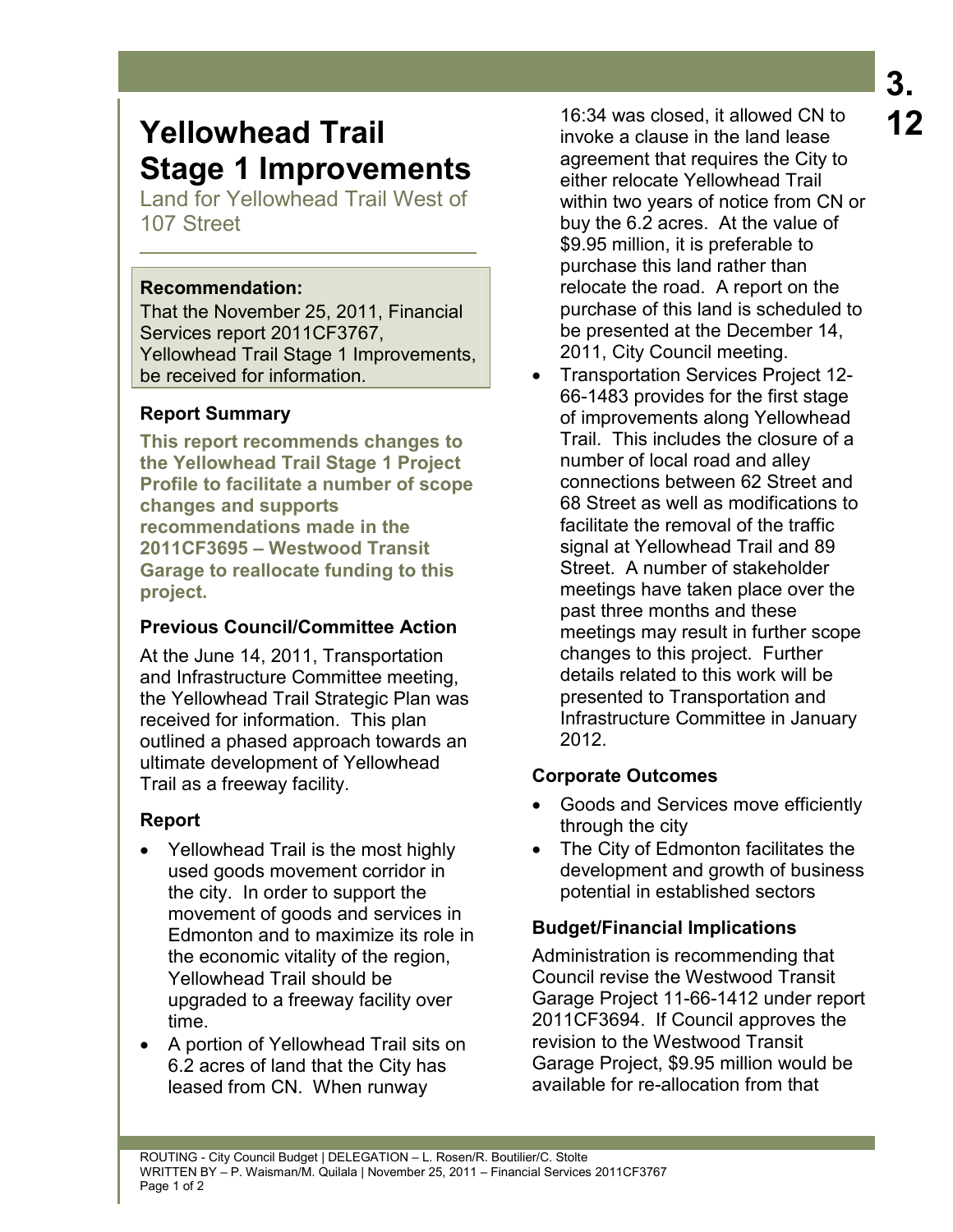# **Yellow Trail Stage 1 Improvements – Land for Yellowhead Trail West of 107 Street**

project to fund the land acquisition for the Yellowhead Trail.

#### **Attachments**

1. Capital Profile 11-66-1483

#### **Others Reviewing this Report**

• R. G. Klassen, General Manager, Sustainable Development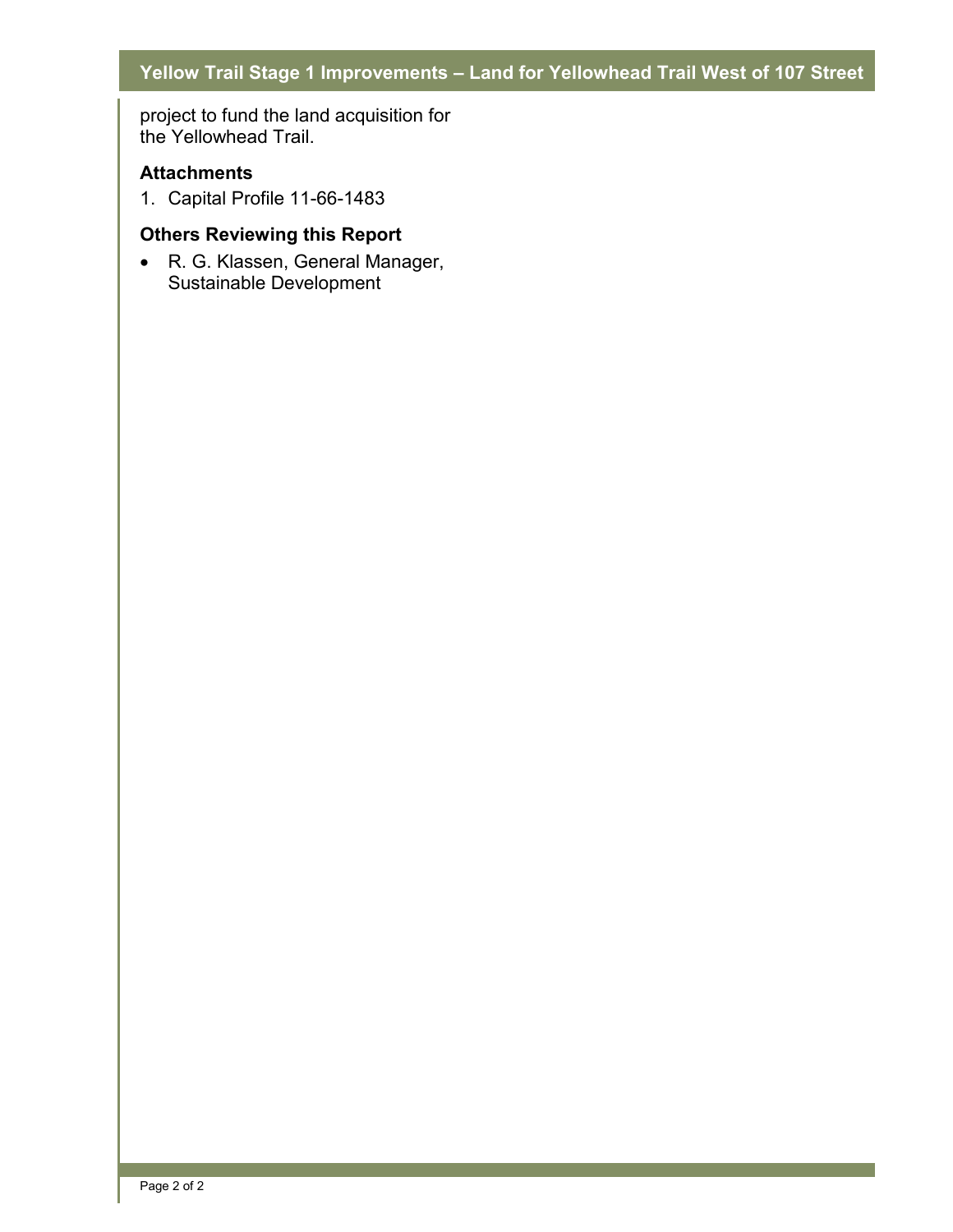#### **Capital Profile 11-66-1483**

| <b>TRANSPORTATION</b><br>(Thousands of dollars).                                                                                                                                                                                                                                                                                                                                                                                                                                                                                                                                                                                                                                                                                                                                                                                                                                                                                                                                                                                                                                                                                                                                                                                                                                                                                                                                                                                                                                                                                                                                                                                                                         |         |                          |        |       |       |                          |                |                                                                  |  |  |  |
|--------------------------------------------------------------------------------------------------------------------------------------------------------------------------------------------------------------------------------------------------------------------------------------------------------------------------------------------------------------------------------------------------------------------------------------------------------------------------------------------------------------------------------------------------------------------------------------------------------------------------------------------------------------------------------------------------------------------------------------------------------------------------------------------------------------------------------------------------------------------------------------------------------------------------------------------------------------------------------------------------------------------------------------------------------------------------------------------------------------------------------------------------------------------------------------------------------------------------------------------------------------------------------------------------------------------------------------------------------------------------------------------------------------------------------------------------------------------------------------------------------------------------------------------------------------------------------------------------------------------------------------------------------------------------|---------|--------------------------|--------|-------|-------|--------------------------|----------------|------------------------------------------------------------------|--|--|--|
| PROGRAM:<br>Roads<br><b>LEAD DEPT:</b>                                                                                                                                                                                                                                                                                                                                                                                                                                                                                                                                                                                                                                                                                                                                                                                                                                                                                                                                                                                                                                                                                                                                                                                                                                                                                                                                                                                                                                                                                                                                                                                                                                   |         |                          |        |       |       |                          |                |                                                                  |  |  |  |
| PROJECT NAME Yellowhead Stage 1Improvements<br>12-66-1483                                                                                                                                                                                                                                                                                                                                                                                                                                                                                                                                                                                                                                                                                                                                                                                                                                                                                                                                                                                                                                                                                                                                                                                                                                                                                                                                                                                                                                                                                                                                                                                                                |         |                          |        |       |       |                          |                |                                                                  |  |  |  |
| Group / Criteria: B-145 Maintenance/Upgrade Projects Program Mgr: Latte B.<br><b>Project Manager:</b>                                                                                                                                                                                                                                                                                                                                                                                                                                                                                                                                                                                                                                                                                                                                                                                                                                                                                                                                                                                                                                                                                                                                                                                                                                                                                                                                                                                                                                                                                                                                                                    |         |                          |        |       |       |                          |                |                                                                  |  |  |  |
| Goal: Shifting Edmonton's Transportation Mode (MOVE) Outcome:<br>Transportation Systems Integrated & Safe                                                                                                                                                                                                                                                                                                                                                                                                                                                                                                                                                                                                                                                                                                                                                                                                                                                                                                                                                                                                                                                                                                                                                                                                                                                                                                                                                                                                                                                                                                                                                                |         |                          |        |       |       |                          |                |                                                                  |  |  |  |
| <b>BUDGET</b>                                                                                                                                                                                                                                                                                                                                                                                                                                                                                                                                                                                                                                                                                                                                                                                                                                                                                                                                                                                                                                                                                                                                                                                                                                                                                                                                                                                                                                                                                                                                                                                                                                                            |         | Prior Years              | 2012   | 2013  | 2014  | 2015                     | 2016           | Total                                                            |  |  |  |
| <b>Budget as Approved</b>                                                                                                                                                                                                                                                                                                                                                                                                                                                                                                                                                                                                                                                                                                                                                                                                                                                                                                                                                                                                                                                                                                                                                                                                                                                                                                                                                                                                                                                                                                                                                                                                                                                |         |                          |        |       |       | $\overline{a}$           |                |                                                                  |  |  |  |
| Change                                                                                                                                                                                                                                                                                                                                                                                                                                                                                                                                                                                                                                                                                                                                                                                                                                                                                                                                                                                                                                                                                                                                                                                                                                                                                                                                                                                                                                                                                                                                                                                                                                                                   |         |                          | 9,950  |       |       |                          |                | 9,950                                                            |  |  |  |
| <b>Revised Budget</b>                                                                                                                                                                                                                                                                                                                                                                                                                                                                                                                                                                                                                                                                                                                                                                                                                                                                                                                                                                                                                                                                                                                                                                                                                                                                                                                                                                                                                                                                                                                                                                                                                                                    |         |                          | 9,950  |       |       |                          |                | 9,950                                                            |  |  |  |
| PLANNED AMOUNT NOT APPROVED FOR SPENDING                                                                                                                                                                                                                                                                                                                                                                                                                                                                                                                                                                                                                                                                                                                                                                                                                                                                                                                                                                                                                                                                                                                                                                                                                                                                                                                                                                                                                                                                                                                                                                                                                                 |         |                          |        |       |       |                          |                |                                                                  |  |  |  |
| <b>Existing Plan Expenditures</b>                                                                                                                                                                                                                                                                                                                                                                                                                                                                                                                                                                                                                                                                                                                                                                                                                                                                                                                                                                                                                                                                                                                                                                                                                                                                                                                                                                                                                                                                                                                                                                                                                                        |         | ٠                        |        |       |       | Ĭ.                       |                |                                                                  |  |  |  |
| Change                                                                                                                                                                                                                                                                                                                                                                                                                                                                                                                                                                                                                                                                                                                                                                                                                                                                                                                                                                                                                                                                                                                                                                                                                                                                                                                                                                                                                                                                                                                                                                                                                                                                   |         | $\blacksquare$           | 1,350  | 1,200 | 2,500 | $\blacksquare$           | $\blacksquare$ | 5,050                                                            |  |  |  |
| <b>Revised Expenditures</b>                                                                                                                                                                                                                                                                                                                                                                                                                                                                                                                                                                                                                                                                                                                                                                                                                                                                                                                                                                                                                                                                                                                                                                                                                                                                                                                                                                                                                                                                                                                                                                                                                                              |         | $\overline{a}$           | 1,350  | 1,200 | 2,500 | $\overline{a}$           | $\overline{a}$ | 5,050                                                            |  |  |  |
| <b>TOTAL CAPITAL</b>                                                                                                                                                                                                                                                                                                                                                                                                                                                                                                                                                                                                                                                                                                                                                                                                                                                                                                                                                                                                                                                                                                                                                                                                                                                                                                                                                                                                                                                                                                                                                                                                                                                     |         |                          |        |       |       |                          |                |                                                                  |  |  |  |
| <b>EXPENDITURE PLAN</b>                                                                                                                                                                                                                                                                                                                                                                                                                                                                                                                                                                                                                                                                                                                                                                                                                                                                                                                                                                                                                                                                                                                                                                                                                                                                                                                                                                                                                                                                                                                                                                                                                                                  |         | $\overline{\phantom{0}}$ | 11,300 | 1,200 | 2,500 | $\overline{a}$           | $\overline{a}$ | 15,000                                                           |  |  |  |
|                                                                                                                                                                                                                                                                                                                                                                                                                                                                                                                                                                                                                                                                                                                                                                                                                                                                                                                                                                                                                                                                                                                                                                                                                                                                                                                                                                                                                                                                                                                                                                                                                                                                          | Budget  |                          |        |       |       |                          |                |                                                                  |  |  |  |
| Financing                                                                                                                                                                                                                                                                                                                                                                                                                                                                                                                                                                                                                                                                                                                                                                                                                                                                                                                                                                                                                                                                                                                                                                                                                                                                                                                                                                                                                                                                                                                                                                                                                                                                | Request | <b>Prior Years</b>       | 2012   | 2013  | 2014  | 2015                     | 2016           | Total                                                            |  |  |  |
| General Financing                                                                                                                                                                                                                                                                                                                                                                                                                                                                                                                                                                                                                                                                                                                                                                                                                                                                                                                                                                                                                                                                                                                                                                                                                                                                                                                                                                                                                                                                                                                                                                                                                                                        |         |                          | 1,350  | 1,200 | 2,500 | ٠                        | $\blacksquare$ | 5,050                                                            |  |  |  |
| Mund Sustain, Initiative - MSI                                                                                                                                                                                                                                                                                                                                                                                                                                                                                                                                                                                                                                                                                                                                                                                                                                                                                                                                                                                                                                                                                                                                                                                                                                                                                                                                                                                                                                                                                                                                                                                                                                           | 9,950   | $\blacksquare$           | 9,950  |       |       | $\overline{\phantom{a}}$ | $\blacksquare$ | 9,950                                                            |  |  |  |
| <b>Total Financing</b>                                                                                                                                                                                                                                                                                                                                                                                                                                                                                                                                                                                                                                                                                                                                                                                                                                                                                                                                                                                                                                                                                                                                                                                                                                                                                                                                                                                                                                                                                                                                                                                                                                                   | 9,950   |                          | 11,300 | 1,200 | 2,500 | $\overline{a}$           | $\overline{a}$ | 15,000                                                           |  |  |  |
| Description<br>Scope:<br>The initial stage of redevelopment of the corridor into a freeway facility will focus on improvements or changes at high collision<br>locations and/or locations which contribute to significant delay for the movement of goods and services within the corridor.<br>A portion of Yellowhead Trail sits on 6.2 acres of land that the City has leased from CN. When runway 16:34 was closed, it allowed<br>CN to invoke a clause in the land lease agreement that requires the City to either relocate Yellowhead Trail within 2 years of<br>notice from CN or buy the 6.2 acres. At the value of \$9.95 million it is preferable to purchase this land rather than relocate the<br>road.<br>The stage 1 improvements include:<br>- Purchase of the land west of 107 Street from CN Rail<br>- Closure of the 89 Street intersection, removing traffic signals and accommodating access from<br>82 Street and 97 Street.<br>- Close the intersections and alley accesses to Yellowhead Trail from west of 66 Street to west<br>of 68 Street. Land will be required for this project in order to maintain access to existing parcels<br>and meet City obligations for providing access.<br>- Remove the eastbound left turns on Yellowhead Trail at 64 Street and 62 Street.<br>- ITS components of the project are included to improve operational efficiencies.<br>Scope and cost estimates are still being refined.<br>These Stage 1 projects can be implemented cost effectively, moving toward the ultimate function of Yellowhead Trail and improvir<br>Timelines:<br>2012: Land acquisition and detailed design.<br>2012-14: Construction |         |                          |        |       |       |                          |                |                                                                  |  |  |  |
| 18-Nov-11<br>i Last Updated:                                                                                                                                                                                                                                                                                                                                                                                                                                                                                                                                                                                                                                                                                                                                                                                                                                                                                                                                                                                                                                                                                                                                                                                                                                                                                                                                                                                                                                                                                                                                                                                                                                             |         |                          |        |       |       | Land<br>Design/Const.    |                | Project Cost Breakdown<br>9,950<br>\$<br>5,550<br>\$<br>\$15,000 |  |  |  |